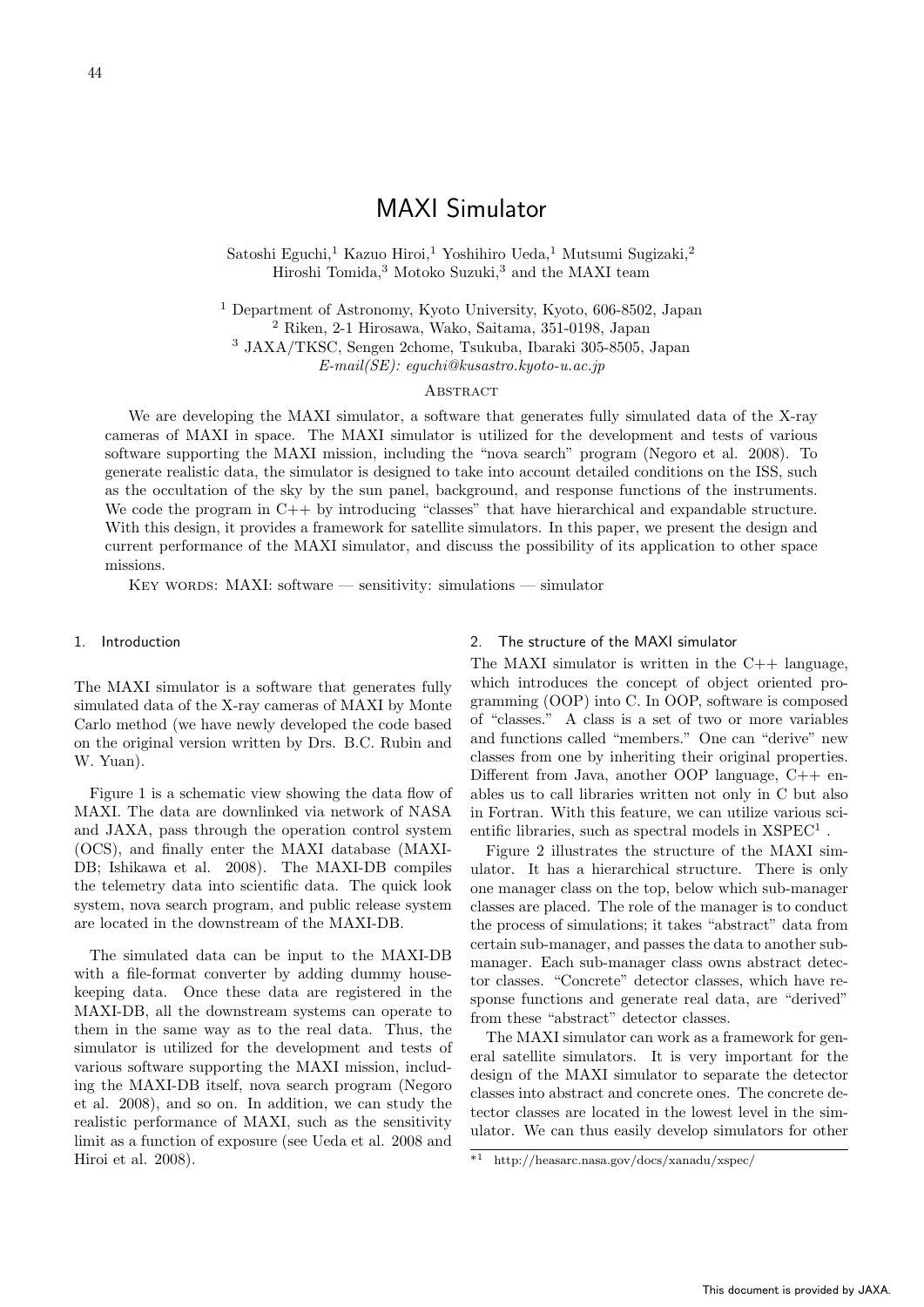

Fig. 1. The data flow of MAXI and the MAXI simulator.



Fig. 2. The schematic structure of the MAXI simulator.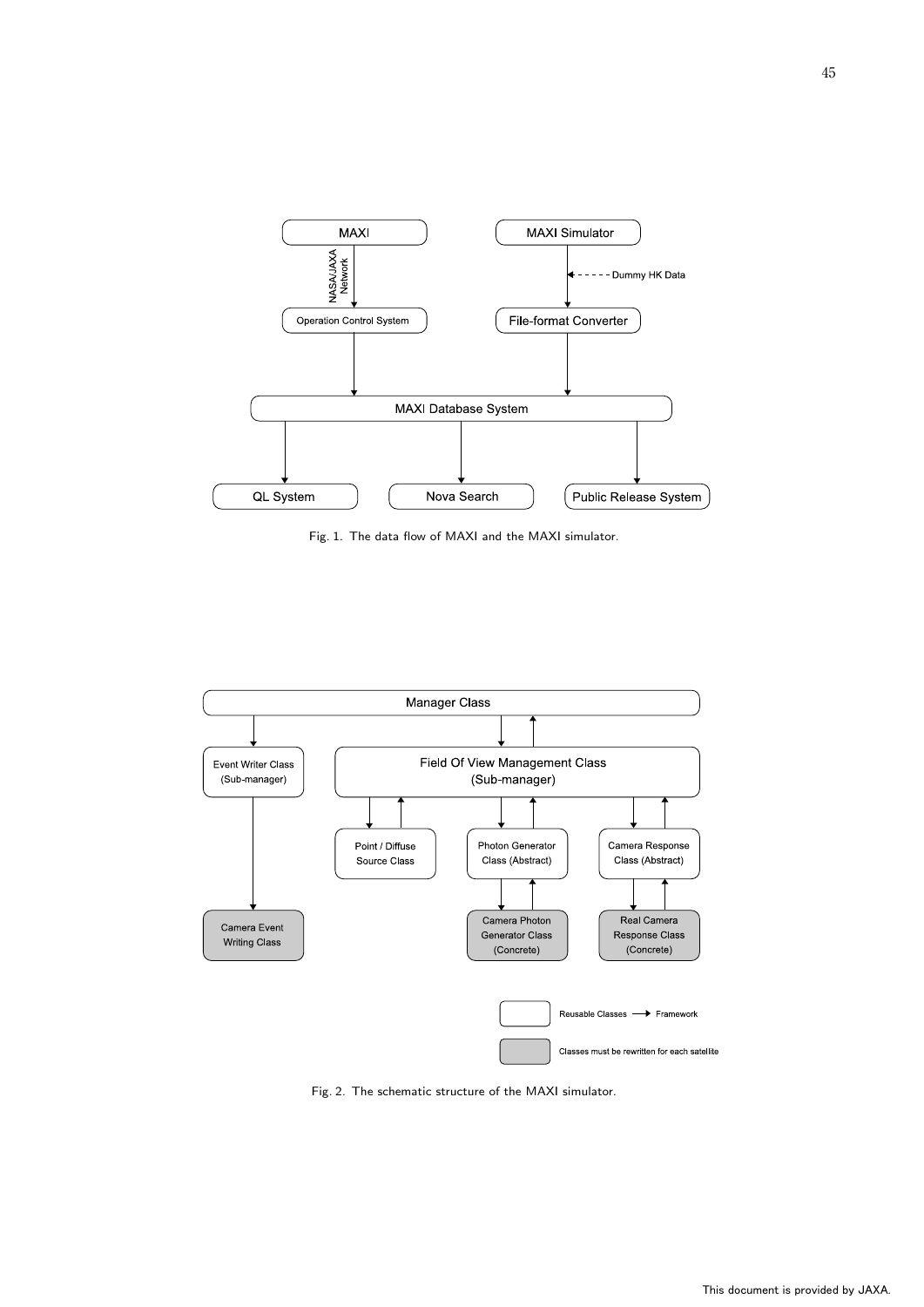satellites just by replacing the concrete detector classes, keeping most classes of the MAXI simulator with the same structure.

#### 3. The development status of the simulator and qualitative sensitivities of MAXI

The latest version of the MAXI simulator (Ver.6.3.103) can simulate both the Gas Slit Camera (GSC) and the Solid-state Slit Camera (SSC) events from not only point sources but also diffuse sources, although the detailed response function of the SSC is not fully taken into account. In the simulator, the image of diffuse sources (such as the cosmic X-ray background) are divided into meshes of equi solid-angle, with the HEALPix library<sup>2</sup>, and are treated in the same manner as for point sources. Although it is a general-purpose algorithm, this method requires much CPU time. To solve this problem, we introduce a multi-thread method based on OpenMP into the simulator. By using multi-core PCs, one can obtain the results  $1.5-3$  times faster than the case of a singlethread method.

Figure 3 is the result of all-sky simulations with GSCs, plotted in the Galactic coordinates. Here we input about 1700 point sources from the INTEGRAL General Reference Catalog (Ver.27)<sup>3</sup>. The non X-ray background are included. We excluded data when MAXI cannot perform observations due to the sun-angle constraint or in the South Atlantic Anomaly. Figure 3 shows the results with different exposures, 1-orbit (90 minutes), 1-day, 1week, and 1-month, from the left top to the right bottom. It is clearly seen that the longer MAXI is exposed, the fainter sources MAXI can detect. A quantitative analvsis of the sensitivity limits is reported by Hiroi et al.  $(2008).$ 

# 4. Future work

The current version of the MAXI simulator does not consider the screening of the sky by objects on the ISS, such as solar paddles. We plan to implement this function in the near future to perform even more realistic simulations.

# References

- Brad C. Rubin et al., "All-Sky X-ray Observations in the Next Decade", p285, 1997
- Hiroi, K., et al. 2009, in this proceedings
- Ishikawa, M., et al. 2009, in this proceedings
- Negoro, H., et al. 2009, in this proceedings
- Ueda, Y., et al. 2009, in this proceedings
- Weimin Yuan et al., "MAXI work shop on AGN variability", p13, 2001

http://isdc.unige.ch/index.cgi?Data+catalogs  $*3$ 

 $*2$ http://healpix.jpl.nasa.gov/